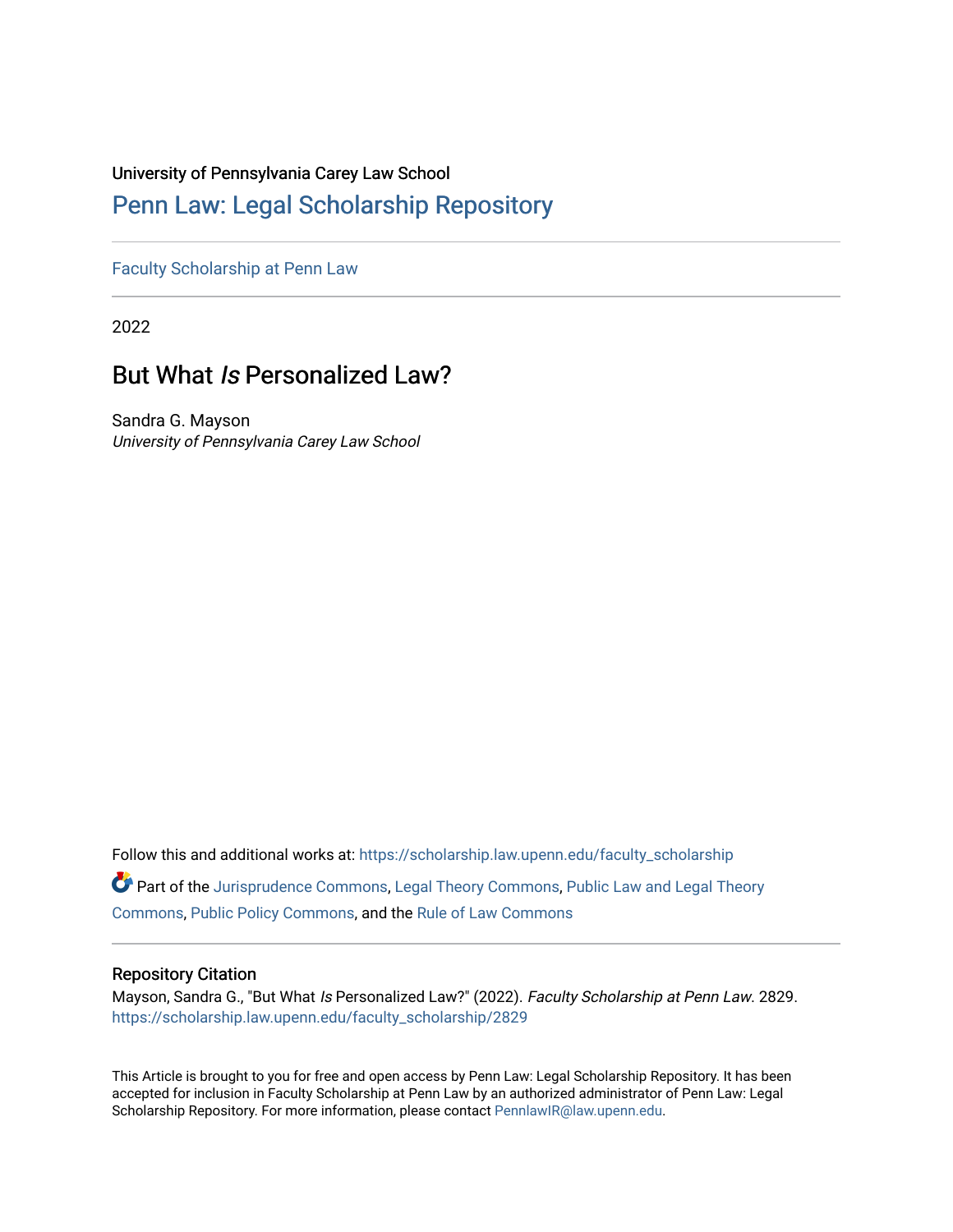

### **[The University of Chicago Law Review Online](https://lawreviewblog.uchicago.edu/)**

**MENU**

#### **[POST](https://lawreviewblog.uchicago.edu/category/post/) But What Is Personalized Law?**

#### *Sandra G. Mayson* [x](javascript:void(0))

Sandra G. Mayson is a Professor of Law at the University of Pennsylvania Carey School of Law. She thanks Omri Ben-Shahar and Ariel Porat for including her in a fantastic conference and symposium issue; Maron Deering, Kim Ferzan, Mitch Berman, and Fred Schauer for very helpful input; and the staff of the *University of Chicago Law Review* for their excellent editorial assistance.

\* \* \*

**A part of the series, [Personalized Law](https://lawreviewblog.uchicago.edu/2022/03/09/bp-series/).**

# **Introduction**

P ersonalized law is on-trend. Data and computing technology have given us personalized medicine, personalized advertising, and the personalization of every imaginable consumer good. Now personalization is also ["a rapidly growing phenomenon in legal thought.](https://papers.ssrn.com/sol3/papers.cfm?abstract_id=3536174)" In *[Personalized Law:](https://global.oup.com/academic/product/personalized-law-9780197522813?cc=us&lang=en&) Di�[erent Rules for Di](https://global.oup.com/academic/product/personalized-law-9780197522813?cc=us&lang=en&)�erent People*, Professors Omri Ben-Shahar and Ariel Porat undertake to synthesize and ground the field.

So what *is* personalized law, exactly? The book is full of examples: individualized speed limits that �ash on vehicle dashboards, standards of care that vary by a person's risk and skill level, fines calibrated to income, default rules sensitive to average group preferences, and medical product disclosures responsive to each consumer's health profile. Personalized law clearly involves more data, more machine-learning algorithms, more responsiveness to individual circumstances, and more direct communication to individuals. What is less clear is how deep these changes go. On one read, they are incremental—just law doing what law already does with more technological sophistication.

The authors have a different view. They want to make the case that personalized law is not incremental but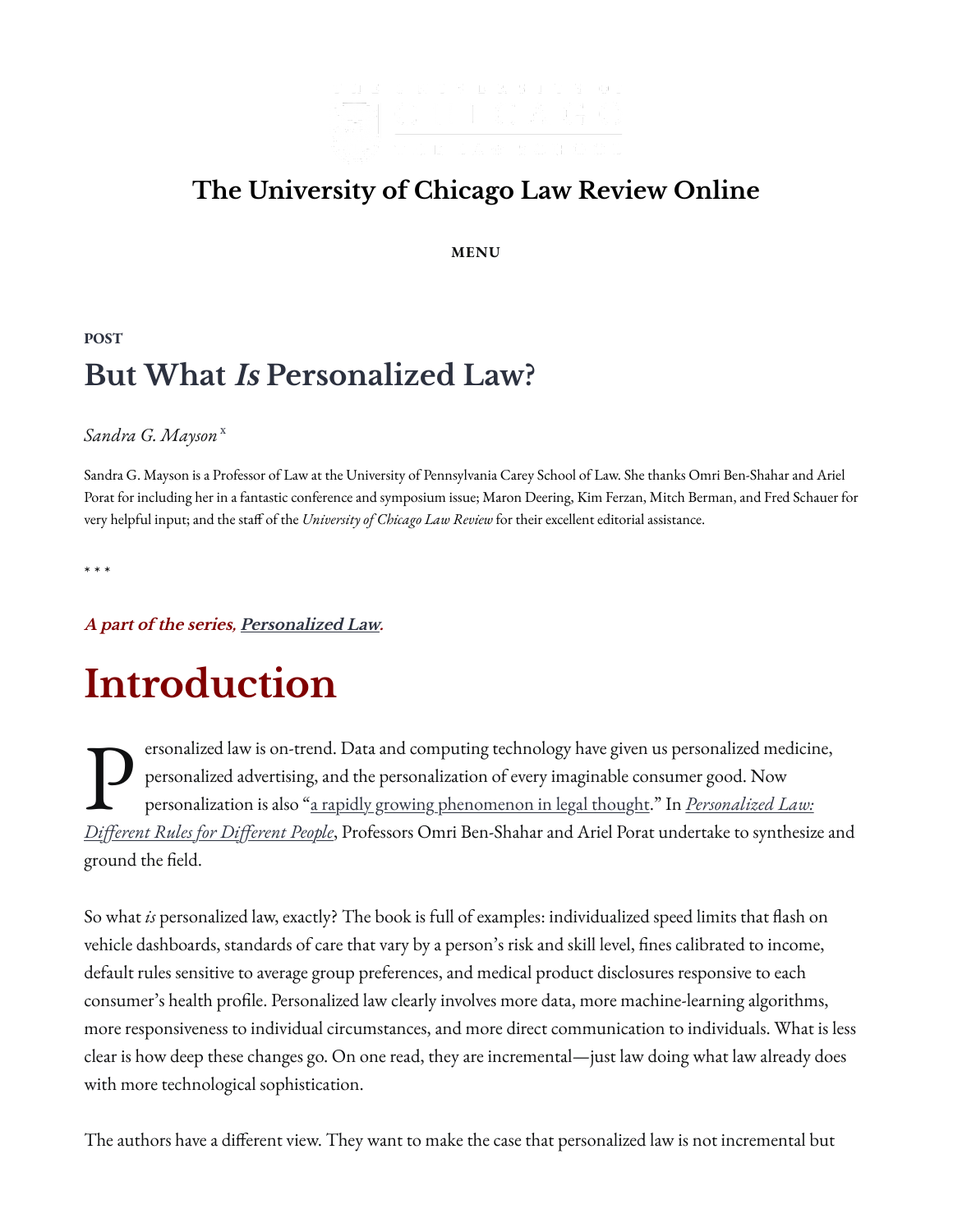revolutionary. From the start, they cast personalized law as "a vision of a brave new world," a radical break with the past. But although they o�er a range of characterizations of this radical change, none quite manages to identify what it is about their examples that constitutes a structural transformation in the nature of legal rules.

This Essay aims to help clarify the concept of personalized law. It starts by explaining why the authors' definitions fall short. Then it attempts to articulate in conceptual terms what unites the examples of personalized law that the book describes and distinguishes them from the status quo.

The first step toward a more precise conception of personalized law—"different rules for different people"—is to consider the nature of rules. As [Frederick Schauer has explained,](https://oxford.universitypressscholarship.com/view/10.1093/acprof:oso/9780198258315.001.0001/acprof-9780198258315) all rules must generalize on some dimension; that is the difference between a rule and an order. The difficult and important questions for legalrule structure are on what dimension a rule should generalize and the degree to which we should specify its individualized requirements ex ante. This Essay attempts to taxonomize a set of basic di�erences in how rules can generalize.

With a framework for rule structure in place, it becomes clear that in advocating for personalized law, Ben-Shahar and Porat are really advocating for two conceptually distinct shifts. The �rst is a shift from rules that prescribe specific conduct toward rules that prescribe a social outcome, like a risk or efficiency target. This is the difference, for instance, between a rule that requires each person to drive below 55 mph and a rule that requires each person to keep accident risk below a certain threshold, such that speed limits will vary by person. The second shift is toward greater ex ante specification of what rules require of individuals.

Lastly, the Essay raises two potential costs of these shifts that *Personalized Law* does not address at length. First, social-outcome rules that use big data to specify individualized requirements are likely to have disparate racial impact. Contrary to the authors' assertion, this cannot be fixed by statistical methods. The second possible cost is the experience of community. Forsaking conduct rules might undermine the experience of community in rule compliance. And forsaking loosely speci�ed rules would eliminate a particular experience of collective agency in the development of the law.

# **I. Incomplete De�nitions**

Ben-Shahar and Porat define personalized law as, variously, the opposite of uniform law; a "new precision law" that diverges from "old precision law" by incorporating data about internal human experience and thus attaining a much higher degree of precision; and as "precision law characterized by individuation and machinesorted information." None of these definitions is sufficient to describe a meaningful structural shift in the nature of legal rules. The central reason is that rules always combine elements of both generality and particularity—that is, of both uniformity and personalization.

## **A. The Uniform-Personalized Dichotomy**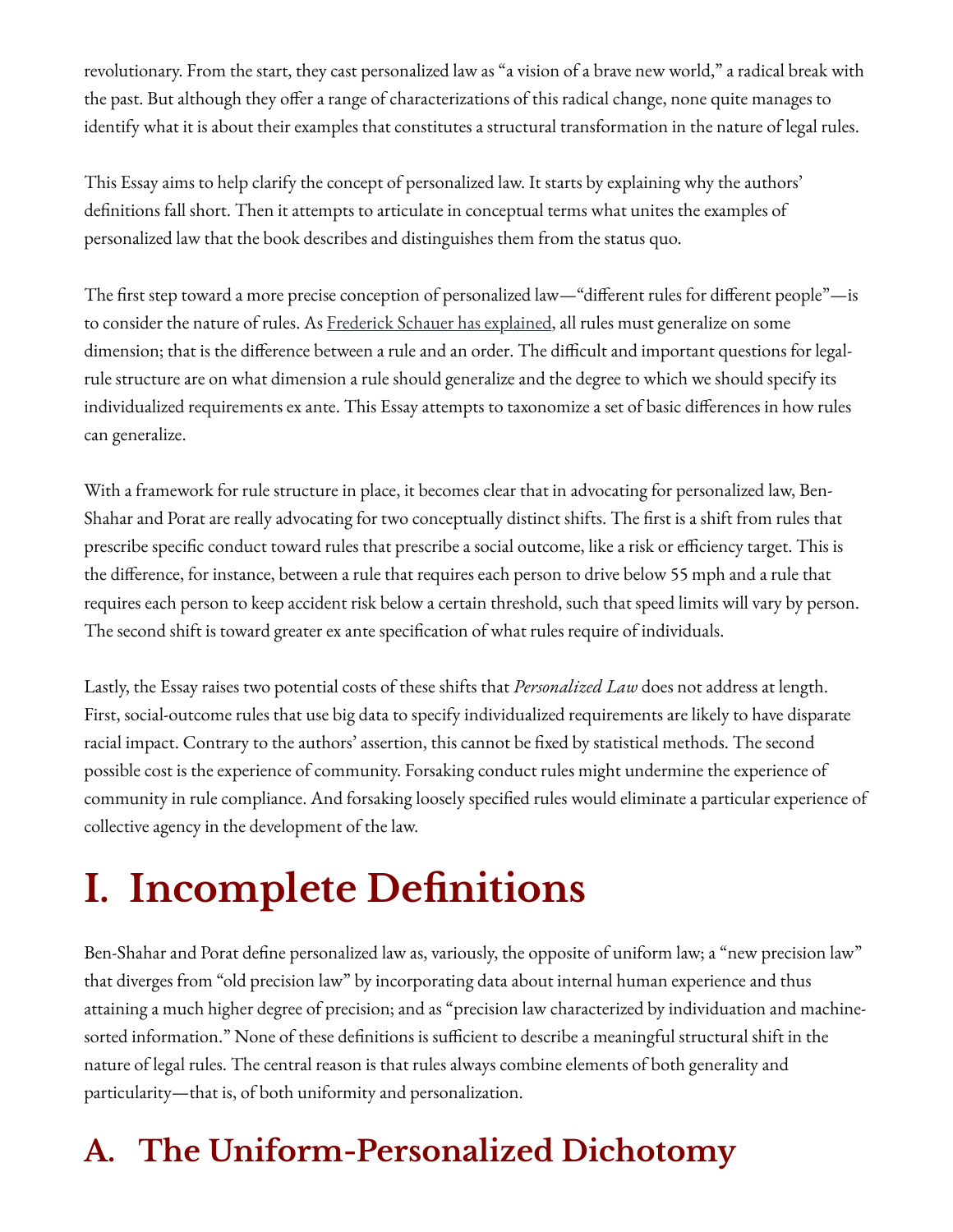As Ben-Shahar and Porat themselves acknowledge, there is no clean dichotomy between "personalized" and "uniform" law. A great deal of existing law already tailors its commands to an individual's particular circumstances. Examples include sentencing, damage awards, income taxation, and the disbursement of public benefits. This is hardly a new development. The Code of Hammurabi was particularized to offense type and o�ender status. In the civil law tradition, the good-faith exception has served as a vehicle of legal personalization since Roman times, as Catalina Goanta <u>chronicles</u>. In the common law tradition, personalization was arguably the modus operandi of traditional courts of equity.

Even the most general rule, furthermore, must particularize on some features. It must be situated in some context. Consider the rule that individuals must conform their conduct to the standard of a reasonable person, that ubiquitous wanderer of legal doctrine. The authors cast the reasonable-person standard as a paradigm case of uniformity. But the standard is not remotely uniform. As the authors acknowledge, the law has evolved distinct reasonableness standards for certain groups in most contexts (e.g., a heightened standard of care for medical experts). More importantly, the reasonableness standard incorporates "the circumstances." You are required to act in the way a reasonable person *in your circumstances* would. This quali�er goes a long way toward particularizing the rule. Finally, even the most uniform legal rules admit of exceptions that render them less uniform than they appear.

In light of the pervasiveness of particularization in the law, individualized legal treatment per se does not mark any radical break with the past.

## **B. The External-Internal–Feature Dichotomy**

Nor will technology unleash a structural transformation by enabling legal rules and institutions to take account of internal human traits and experience. Much of the law already does that. Consider the centrality of mens rea in criminal law or the relevance of physical and emotional experience to damages calculations in tort. Even civil liability or the outcome of a property or contract dispute frequently hinges on data about a person's internal states—awareness or knowledge of certain information, willfulness, intentions, cognitive capacity, etc. Technology might give us much better data about people's internal traits and experience, and perhaps the availability of that data will lead us to take legal account of it more than we now do, but this too will be a change in degree rather than in kind.

## **C. The Spectrum of Precision (or Particularity)**

The conception of personalized law that dominates the book is as a leap along a spectrum of legal precision. Legal rules have always been personalized to some extent, on this conception, but today's technology will allow such a profound increase in the precision of legal rules as to fundamentally transform the nature of the law.

Yet even this definition is less informative than it seems at first blush. The first reason is that "precision" is not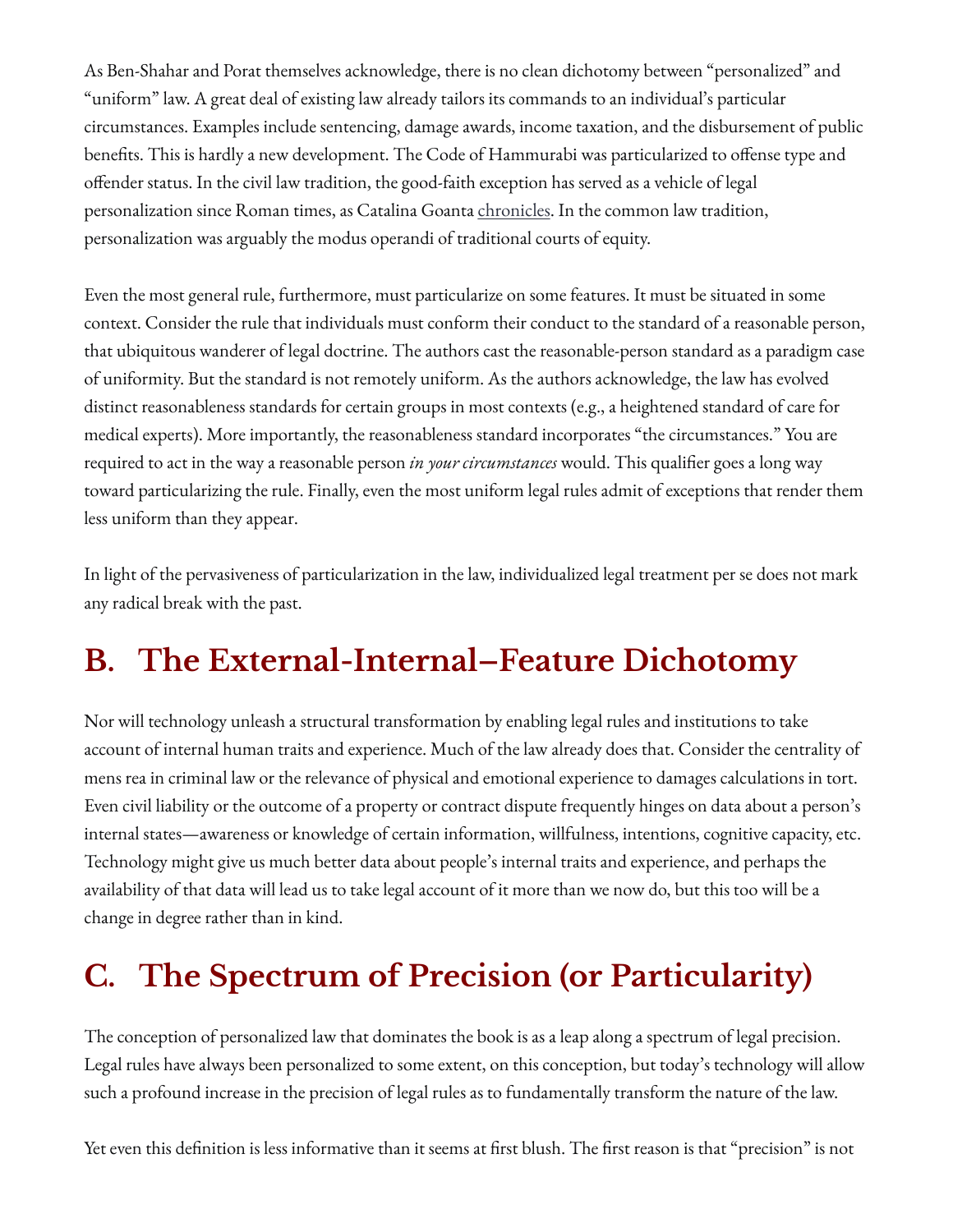itself a precise term; it can have multiple meanings. Colin Diver, in *[The Optimal Precision of Administrative](https://digitalcommons.law.yale.edu/cgi/viewcontent.cgi?article=6832&context=ylj) [Rules](https://digitalcommons.law.yale.edu/cgi/viewcontent.cgi?article=6832&context=ylj)*, defines legal "precision" as consisting of three qualities: a rule is precise to the extent it is (1) transparent (uses "words with well-de�ned and universally accepted meanings within the relevant community"), (2) accessible ("applicable to concrete situations without excessive difficulty or effort"), and (3) congruent with the underlying policy goal. There is no single spectrum of precision. A rule for my kids that bedtime is at 8 p.m. is more transparent and accessible but less congruent with our substantive goals than a rule that each kid must go to bed at a time appropriate for her sleep needs.

The second reason that "precision law" is an underspecified conception of personalized law is that the defining feature of personalization seems to be particularity—individualized variation in the content and communication of legal commands. For the reasons just discussed, particularity is not synonymous with precision. Nor can we speak instead of a spectrum of particularity, with uniform rules at one end and particularized rules at the other. Once again, there is no single spectrum; rather, rules can be generalized and particularized in different ways.

The most particularized rules, for instance, are also uniform on some dimension. Sentencing laws prescribe a uniform punishment range for each crime and uniform criteria for just punishment; judges apply the uniform rules to craft an individualized sentence in each case. The tax code directs every citizen to contribute a portion of her income to the public fisc pursuant to a uniform algorithm; the algorithm, applied to your circumstances, dictates the particular amount that you owe. Even the personalized speed limits that the authors envision are simply particularized applications of two uniform directives: (1) that drivers obey the limits generated by government algorithm and (2) whatever underlying directive (optimization function) the algorithm implements.

What Ben-Shahar and Porat describe as personalized laws are really finely tailored applications of uniform directives. Any legal command must derive from a more general directive, or it cannot be said to belong to a rule at all. A rule entails generality. There cannot be "different rules for different people," or at least not a different rule for each person on each occasion; a legal command that applies only to one person in one unique set of circumstances is not a rule but an order. If personalized law involves rules, it cannot be defined by juxtaposition to uniform directives.

It is likewise unhelpful to define personalized law by the presence of individualized commands, because any rule can be restated as a set of particularized commands. A uniform traffic fine of \$1000 can be phrased as a personalized directive to a top law-�rm partner to pay an hour's salary or to a fast-food cook to pay three weeks' wages. Even a uniform speed limit can, in theory, be communicated in personalized terms. We could use technology to communicate to each person on the road precisely how hard she must press her accelerator or brake to attain a speed of 55 mph. The point is more than semantic. Because any facially uniform rule applies to people in varying circumstances, it requires something slightly di�erent of each of us. "Uniform" bail schedules mandate release for people who can access the money and detention for people who cannot. Conforming one's conduct to a reasonableness standard requires greater effort for some than for others.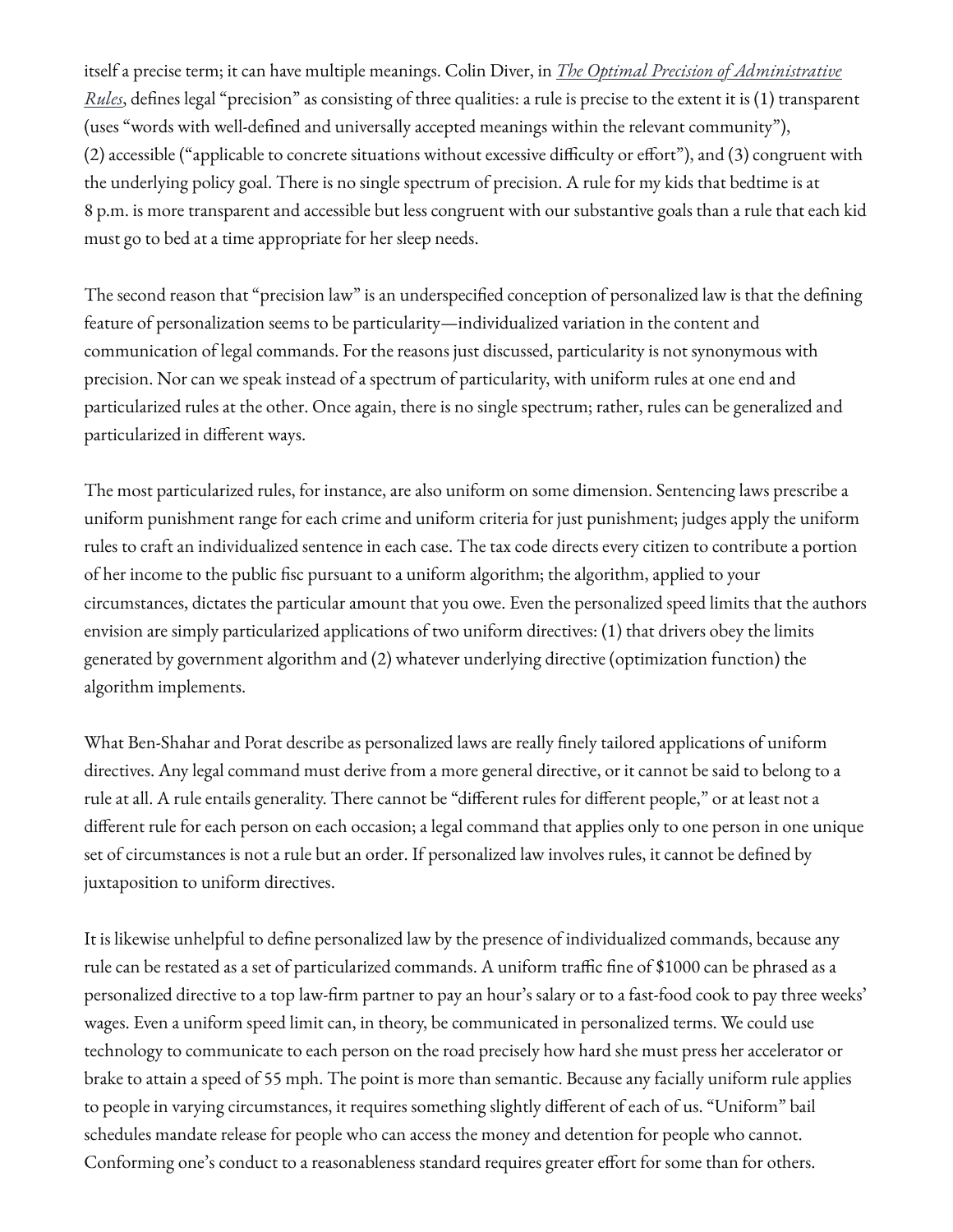This is not to deny that there is a meaningful difference between a 55 mph speed limit and a risk standard that produces individualized speed limits. The point is just that the terms "uniformity" and "personalization" (or "generality" and "particularity") are not sufficient, by themselves, to describe what that difference is. A technology-driven system that instructed each driver exactly how to reach 55 mph would be very precise and particularized in some ways. Yet it is not what Ben-Shahar and Porat have in mind.

Can we do better at defining the phenomenon that the authors call personalized law? The next Part makes an attempt. It begins by trying to identify the ways that generality and particularity can be distributed in legal rules.

## **II. An Alternate Conception of Personalized Law**

## **A. Every Rule Must Generalize**

Given that any rule must generalize on some dimension, the central normative question is *on what dimension* it should. What is the generalized directive—the optimization function—that should drive the traffic-safety algorithm or the sentencing judge's deliberations?

The reasonable-person standard illustrates the question. As noted above, the standard requires you to act as a reasonable person in your circumstances would. The enduring question is which circumstances count as context and which do not.

In advocating for a shift from the "reasonable person" to the "reasonable you," *Personalized Law* suggests that a personalized reasonableness standard would count *all* the circumstances—all the features of your physiology and internal experience and all the external features of your situation at the relevant moment in time. But to embed all circumstances in the standard is to eliminate its capacity to guide conduct. Rather than a rule requiring you to act as would a person who shared some of your circumstances, the completely personalized rule would state: "act as a person who shared *all* of your circumstances would act." The only person who shares all of your circumstances is you. The completely personalized "rule" simply directs you to act as you would act.

The canonical case *[State v. Williams](https://casetext.com/case/state-v-williams-2163)* (Wash. Ct. App. 1971) illustrates the point in the context of retrospective liability. The Williams' liability for the death of their son depended on whether a reasonable person in their situation would have averted to the danger and sought medical attention. If "their situation" includes only the physical facts about the baby's infection—the fever, nausea, discoloration of his cheek and smell of gangrene then certainly, an otherwise-average member of the polity would have sought medical help. If "their situation" includes the Williams' educational and cognitive limits and rational terror of losing their child to the state, it is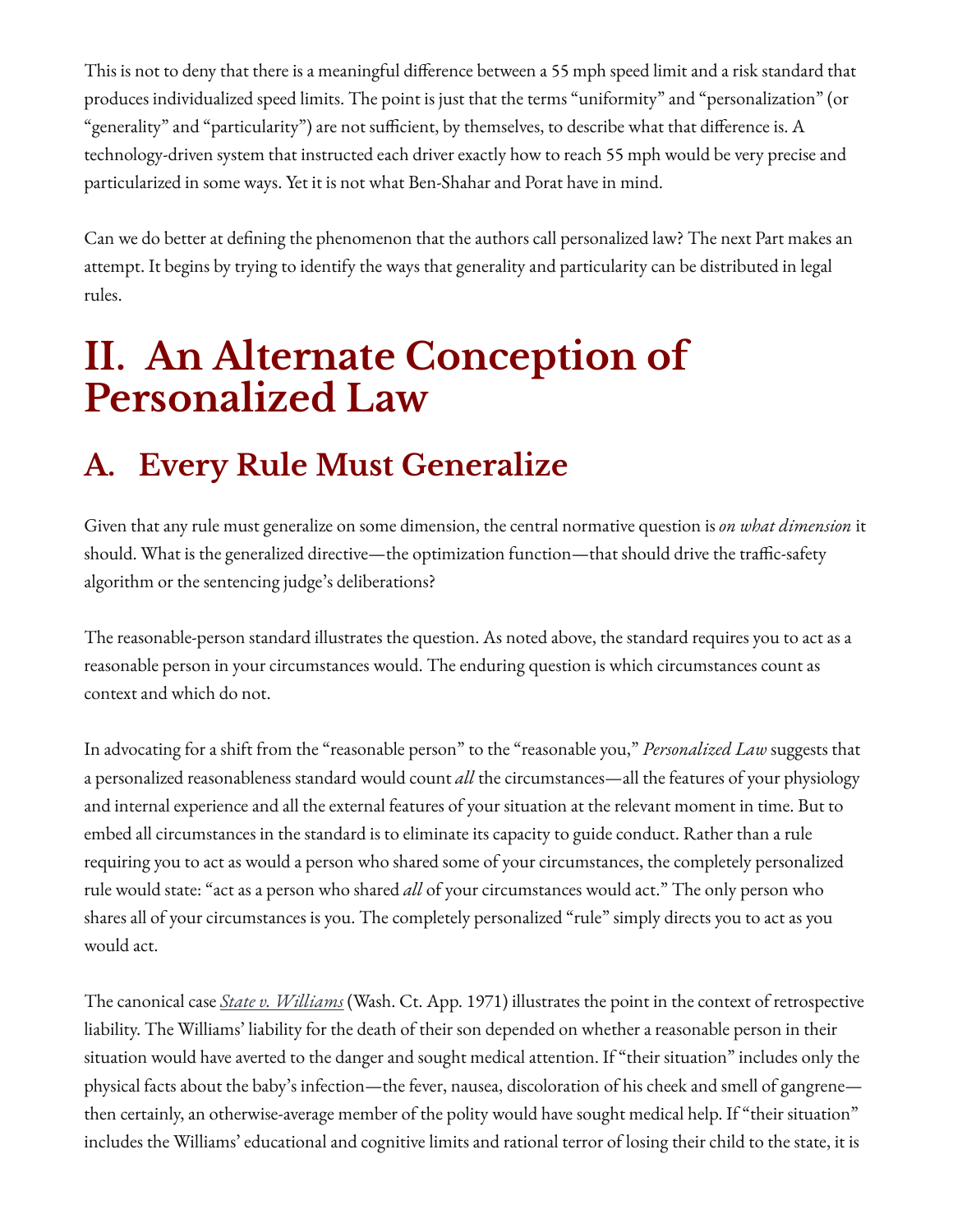not so clear. And if "their situation" includes every fact about their external and internal circumstances, then a person in their situation would have acted exactly as they did act.

To serve as a standard, the "reasonable person" must be abstracted from any specific person to some extent. Yet it cannot be abstracted entirely! It would be impossible to hold you to the standard of a reasonable person without any circumstances, an ageless, sex-less, disembodied being in empty space. Such a person would have no basis for acting and no circumstances to act upon. The reasonable person standard must always be personalized to some degree. She cannot share your circumstances exactly, nor can she exist in a void. As [Kim](https://oxford.universitypressscholarship.com/view/10.1093/acprof:osobl/9780199861279.001.0001/acprof-9780199861279-chapter-13) [Ferzan and Larry Alexander put it,](https://oxford.universitypressscholarship.com/view/10.1093/acprof:osobl/9780199861279.001.0001/acprof-9780199861279-chapter-13) she is a construct who sits somewhere between these two poles.

In light of all this, the notion of a personalized "reasonable you" is nonsensical. Either the "reasonable you" *is* you, in which case she would act precisely as you did act; or she is not you, in which case the standard is still a generalized one, and we still need to know on what dimension it requires uniformity. If the feature that makes the "reasonable you" di�erent from the actual you is the fact that she is reasonable, we still need to know what reasonableness entails.

The point here is that it is not especially meaningful to ask whether a rule should be personalized. All rules should—indeed must—be personalized to some degree. The more important and difficult question is on what feature the rule should generalize.

## **B. Dimensions of Generality and Particularity**

All legal rules are motivated by [some background social objective](https://oxford.universitypressscholarship.com/view/10.1093/acprof:oso/9780198258315.001.0001/acprof-9780198258315-chapter-2) which it is their purpose to promote. In terms of *content*, a rule can generalize in any of the following ways:

1. Prescribe (uniform) conduct to promote the social goal.

Examples include a 55 mph speed limit or prohibition on theft. A rule that prescribes speci�c conduct has particularized compliance costs given varying individual baselines. But it is possible to determine whether a person has complied with the rule without any knowledge of the baseline from which she began.

2. Prescribe a (uniform) social outcome directly.

Social-outcome rules require everyone to act such that the outcome is achieved, for instance by setting a risk or e�ciency threshold. Examples include a rule requiring pretrial detention at a given degree of risk or a rule requiring "safe" driving (i.e., that drivers keep the risk of accident below a certain threshold). In administrative law, social-outcome rules are called ["performance-based regulation.](https://perma.cc/5X2M-W3NG)" A social-outcome rule has particularized compliance costs given varying individual baselines. It is *not* categorially possible to determine whether a person has complied without reference to her baseline. This is because the actions she must take to meet the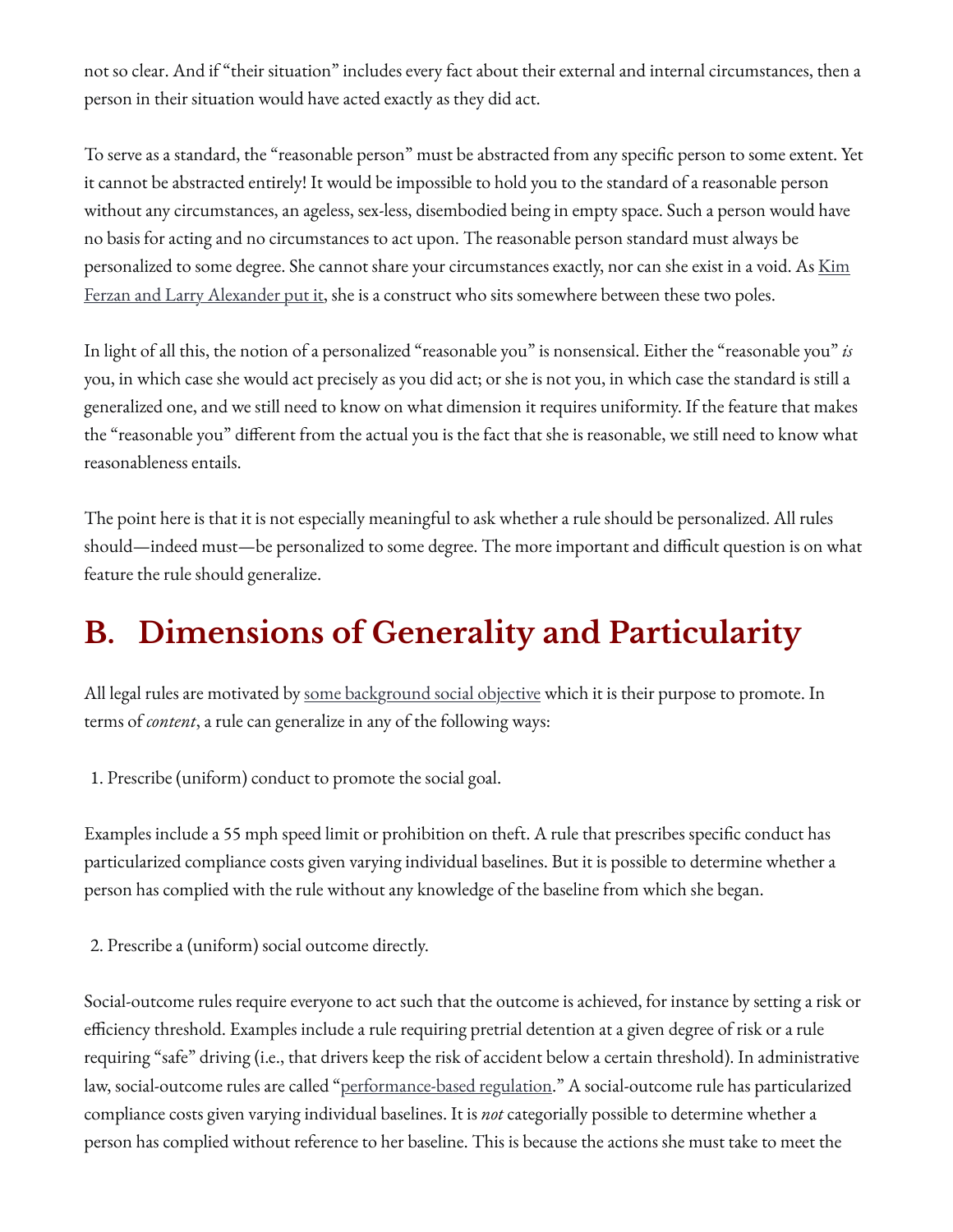threshold—say, for "safe" driving—may depend on her baseline. A healthy thirty-year-old may be able to drive safely on a highway at night, whereas an eighty-year-old with failing sight and poor reflexes may not.

3. Prescribe a (uniform) proportionality function.

Examples include day �nes, a proportional income tax, and a retributive requirement that criminal sentences be proportionate to desert. A rule that generalizes on proportionality will have uniform compliance costs but will produce particularized results. Here, it is categorically *impossible* to determine compliance without reference to an individual's baseline, since the proportionality function embeds the baseline.

Each of these approaches to generalization has a different normative valence. They are not mutually exclusive. The reasonable person standard, for instance, might require some uniformity of conduct but is also meant to generalize on a social outcome (perhaps some combination of risk, efficiency, and fairness?) and might even embed a bit of a proportionality function. Even a speed limit, the quintessential conduct rule, is a socialoutcome rule in the sense that it exempts emergency vehicles and is discretionarily enforced so as to maintain a certain safety threshold.

In addition to these different possibilities for substantive generalization, there are also at least two axes for the distribution of generality and particularity in the *communication of a rule*:

1. Any rule can be stated in terms of either its generalized or its particularized requirement.

For instance: a speed limit can be stated as a generalized directive ("do not exceed 55 mph") or as personalized directives to produce the same result ("reduce your speed by 20 mph"). The reasonable person standard can be stated as a generalized directive ("act reasonably") or as personalized directives specifying the necessary actions for each individual ("salt your icy steps within the next hour"). A day fine can be expressed as a generalized directive ("pay a day's worth of income") or as a personalized directive to pay the relevant amount.

2. Legal institutions can specify a rule's individualized requirements ex ante, ex post, or partly ex ante and partly ex post.

This spectrum is the subject of the "<u>rules-versus-standards</u>" literature. In the lexicon of that literature, a "rule" is a legal directive that is highly specified ex ante, whereas a "standard" is only loosely specified. To the extent that the law does not fully specify a requirement ex ante, the individual must specify the law for herself and find out later if she was right.

## **C. Personalized Law as Two Distinct Shi�s**

It is not clear that personalized law maps onto any one of these categories. Sometimes it seems to refer to a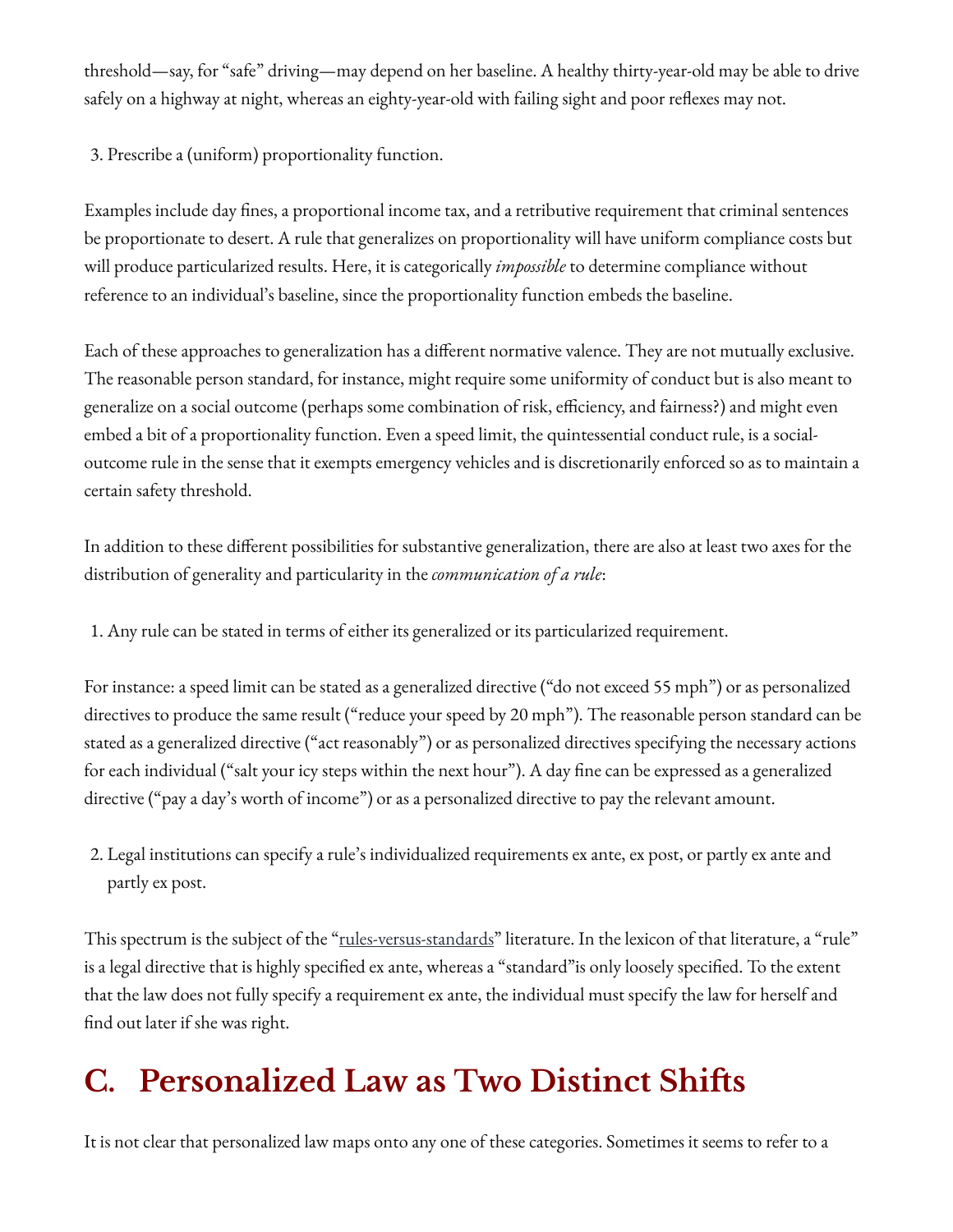substantive shift from conduct rules to proportionality rules—for instance, from fixed traffic fines to incomecalibrated �nes. Elsewhere, it seems to refer to a shift from conduct rules to social-outcome rules. Personalized medical disclosures, consumer protections, and traffic commands seem to fit this category. In the realm of negligence and criminal law, Ben-Shahar and Porat do not seem to advocate any substantive shift at all, just greater ex ante specification of the individualized requirements of reasonableness and deterrence.

Perhaps "personalized law" is really two ideas: (1) that we should shift from rules that prescribe conduct toward rules that directly prescribe the social outcome we want to achieve, and (2) that we should deploy bigdata technology to determine and communicate the individualized requirements of such rules precisely and ex ante. The latter makes the former more practical, but these are conceptually distinct ideas.

There is a final possible meaning of "personalized law," which is the notion of shifting away from rules-based governance entirely. We could give our machine-learning programs a concrete end goal and unlimited data, then let them issue the commands most conducive to the goal, continuously learning from the outcomes and updating their commands accordingly. This seems to be the world of "micro-directives" that [Anthony Casey](https://perma.cc/4FUE-YDY3) [and Anthony Niblett](https://perma.cc/4FUE-YDY3) envision. In this world we restrict the scope of rules-based governance in favor of AI executive command. We make AI the equivalent of **Plato's ship** captain, standing at the helm of the vessel —monitoring conditions, issuing orders, sovereign.

This Essay cannot evaluate each of these potential shifts in normative terms. There are already vast literatures that do and surely oceans more to be written. The limited point here is that each of these potential shifts has different normative implications. As debates about personalized law evolve, more precision about what kind of precision is at issue would be helpful.

# **III. Two Potential Costs**

Because it is hard for a law professor to omit normative evaluation entirely, though, this Part raises two concerns with a systematic shift toward highly specified social-outcome rules. They are not necessarily the greatest concerns. (The most daunting obstacle to this kind of a shift is probably the di�culty of mathematically specifying social-outcome objectives, as Cary Coglianese [explains](https://lawreviewblog.uchicago.edu/2022/03/09/bp-coglianese/) in this Symposium and as others have noted before). But they are signi�cant concerns that *Personalized Law* does not address at length.

The first is the concern for racial equity. Ben-Sharah and Porat recognize how important this is. They do not quite acknowledge the brute fact that social-outcome rules personalized with big data will replicate underlying inequality in the conditions of social reality. A rule that prescribes a social outcome—like a particular risk or efficiency threshold—will have differential compliance costs and differential effects for each of us because we all begin from different circumstances. And those differential effects will track structural inequality. This is not uniquely true of algorithmically tailored laws. [It is true of all laws.](https://wiki.duke.edu/download/attachments/100729513/Strauss_Myth_of_Colorblindness.pdf?api=v2) But the algorithmic personalization of law should [help us see it.](https://www.yalelawjournal.org/article/bias-in-bias-out)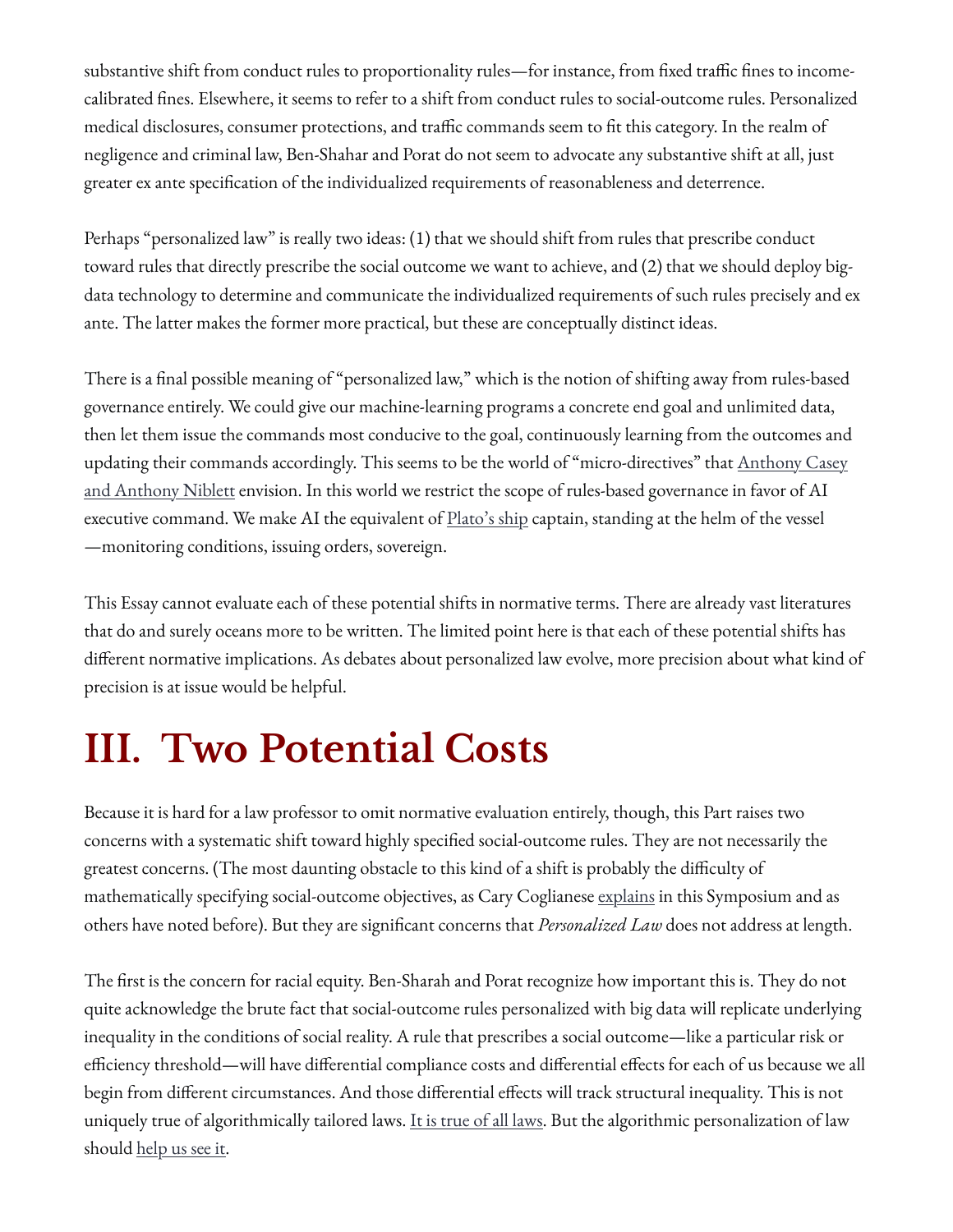The authors recognize the risk of disparate racial impact, but they suggest that [statistical methods](https://perma.cc/LMT3-JYFW) can eliminate it by removing the variable labeled "race" from machine-learning algorithms, as well as any predictive power of this variable that "proxy" variables pick up: "Without the proxy bias, the prediction will also be free of any disparate impact."

This statement is incorrect. Even in Crystal Yang and Will Dobbie's [exposition](https://perma.cc/LMT3-JYFW) of the statistical approach in question, the race-neutral algorithm still produces racially disparate results. The fact is that if the event we want to predict (the target variable) occurs with disparate frequency across racial lines, the algorithm's predictions will also be racially disparate. One can configure the algorithm to meet a particular metric of equality, but there will still be disparate impact on some dimension. You [just can't](https://www.yalelawjournal.org/article/bias-in-bias-out) predict outcomes in a racially unequal social reality in "race-neutral" terms.

The authors are right that big-data algorithms could be a potent tool to diagnose and redress inequality. For that to happen, though, the goal of reducing structural inequality must be programmed into the law and take precedence over other goals. We will need an explicit, normative theory of [what people are substantively owed](https://perma.cc/U4XV-HWVX) *on the basis of race* given past discrimination and existing structural inequality. The same is true of disparate impact [by sex or gender](https://perma.cc/3SAX-P82L) and any other group identity that concerns us.

A second relevant concern, which Ben-Shahar and Porat do not address, is the value of shared experience in interpreting and following rules. They address the value of "social coordination" in a consequentialist sense. And they acknowledge that certain rights that are fundamental to the structure of our society, like free speech, depend on a high degree of uniformity to serve their democratic function. But I mean to raise something else.

It is arguable that one important function of law is to enable and generate the kind of collective experience that characterizes, and perhaps is necessary to, a political community. All of us in the United States, for instance, are subject to a constitution [designed](https://www.law.cornell.edu/constitution/preamble) to "form a more perfect Union, establish Justice, insure domestic Tranquility, provide for the common defence, promote the general Welfare, and secure the Blessings of Liberty to ourselves and our Posterity." On that foundation and toward those ends we have built an elaborate structure of legal rules and institutions. We are all subject to the *same* rules. That is what makes a political community just as, in other contexts, conscious participation in a shared set of rules constitutes a game or a religious community. In philosophical language, the rules are constitutive as well as regulative. The important fact, moreover, is not just that we are subject to the same rules. It is that we see ourselves as subject to the same rules. To be a U.S. citizen is (at least in theory) to experience participation in a shared rules-based endeavor.

It seems possible that an increased emphasis on particularization in the substance and communication of laws could erode our sense of collective experience. This is a familiar dilemma in sentencing law. [Brock Turner's](https://en.wikipedia.org/wiki/People_v._Turner) sixmonth sentence sparked outrage because it was so radically out of step with the sentences that most people convicted of similar crimes receive, not (primarily) because it was substantively inadequate to achieve the goals of punishment in his case.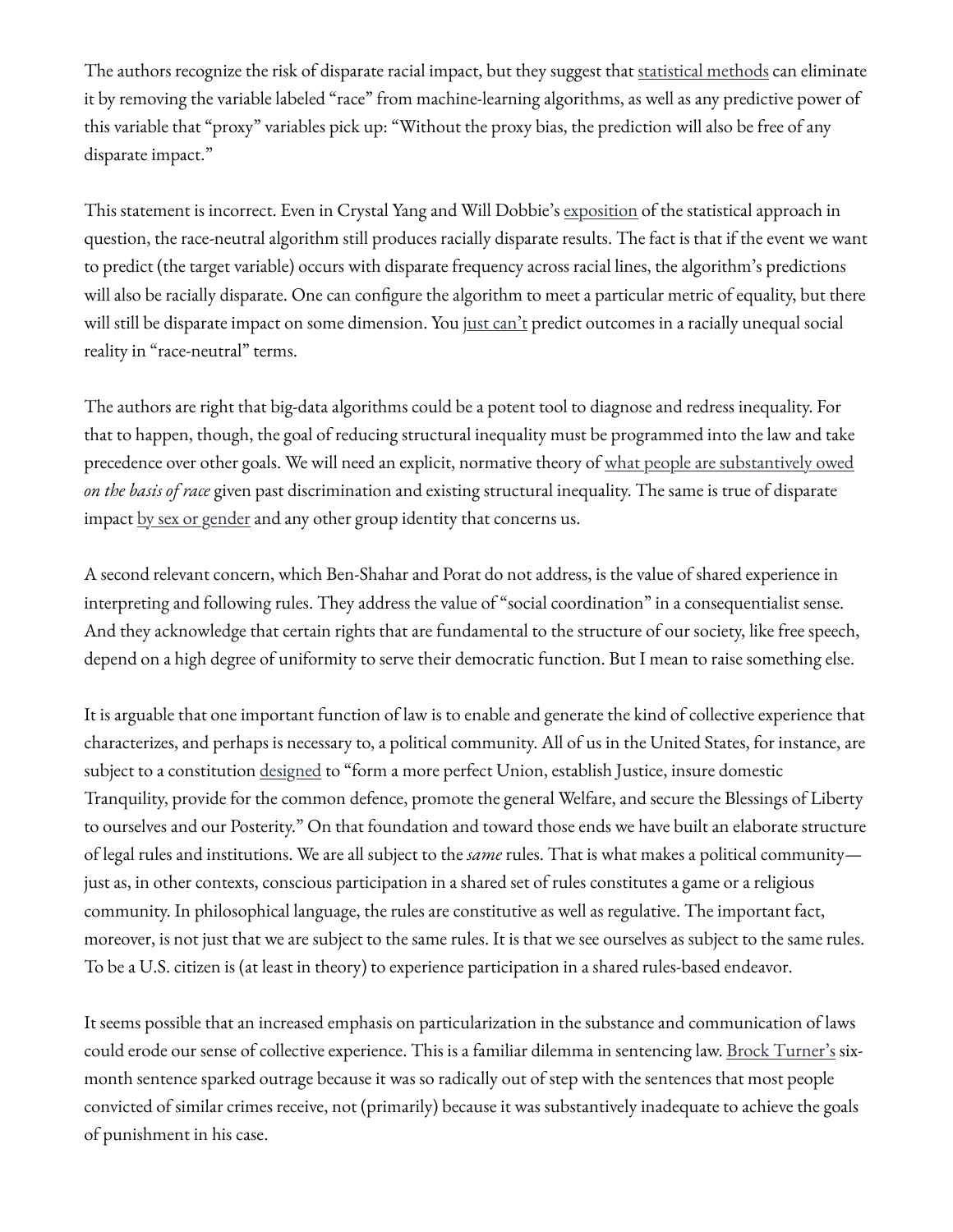There is a value to blunt uniform-conduct rules. As Frederick Schauer [has written](https://www.hup.harvard.edu/catalog.php?isbn=9780674021181), by generalizing, legal rules intentionally flatten differences among us. They condition legal outcomes on certain features of our thought, actions, and circumstances; they exclude consideration of other features. By so doing they enable an experience of equality. As Schauer writes, "equality is at its core about treating *unlike* cases alike." Generality is "an instrument of community": "To abstract away from our differences is to bring us closer together and to generate a focus on our similarities." This is not to say that generalized rules always have this effect or that when they do it is always salutary. But it can be.

Perhaps algorithmic personalization of the law will not eliminate the experience of equality that rules enable. After all, every legal rule will still generalize on some dimension. Perhaps the shift toward personalization will force us to deliberate more explicitly about what the goals of our laws are, as [Cary Coglianese and David Lehr](https://perma.cc/3CCP-GVQB) [envision.](https://perma.cc/3CCP-GVQB) (In my view, this has been one effect of the trend toward actuarial risk assessment in criminal justice.) If those conversations are inclusive, they could deepen the experience of collective legal subjecthood. Still, "different rules for different people" might undermine the sense that we, as members of a political community, submit ourselves to shared rules in pursuit of shared aims.

In addition to the equality-generating capacity of uniform-conduct rules, loosely specified rules, like reasonableness standards, play a further role in enabling the experience of shared agency. To determine what a "reasonable person" in my situation would do, I must put myself mentally in the place of another person—a member of my political community but not a specific one; rather, an imagined composite of the whole populace—and imagine how such a person would weigh the various interests and reasons that bear upon me. To do so, I must imaginatively synthesize the experience and moral judgment of all the members of the polity. I am aware that everyone else engages in the same process. And I am aware that *they* are aware that *I* engage in this process as well. We determine what is reasonable by thinking, collectively and recursively, about our shared experience and values.

I wager, [like Seana Shi](https://perma.cc/R4TV-M2AX)ffrin, that a certain prevalence of loosely specified rules is important to the health of a democratic legal system. They require active participation in the application of the law. They facilitate collective and evolving moral judgment. Reasonableness standards in particular require individuals and courts to assess how a person would behave in a given situation if she had [proper respect for the values of the](https://link.springer.com/content/pdf/10.1007/s11572-007-9041-2.pdf) [community.](https://link.springer.com/content/pdf/10.1007/s11572-007-9041-2.pdf) What are those values? And what does it mean to have proper respect for them? These are the questions latent in the reams of case law dedicated to questions of reasonableness.

Personalized law, by contrast, does not demand active engagement in the application of the law. A legal institution produces a microdirective; the individual need only comply. There is no scope for the recursive moral imagination that judgements of reasonableness require. Nor does personalized law promote the experience of equality under shared rules. "People are never put into group 'bins' under personalized law," as the authors note. "[E]ach person is a bin of one."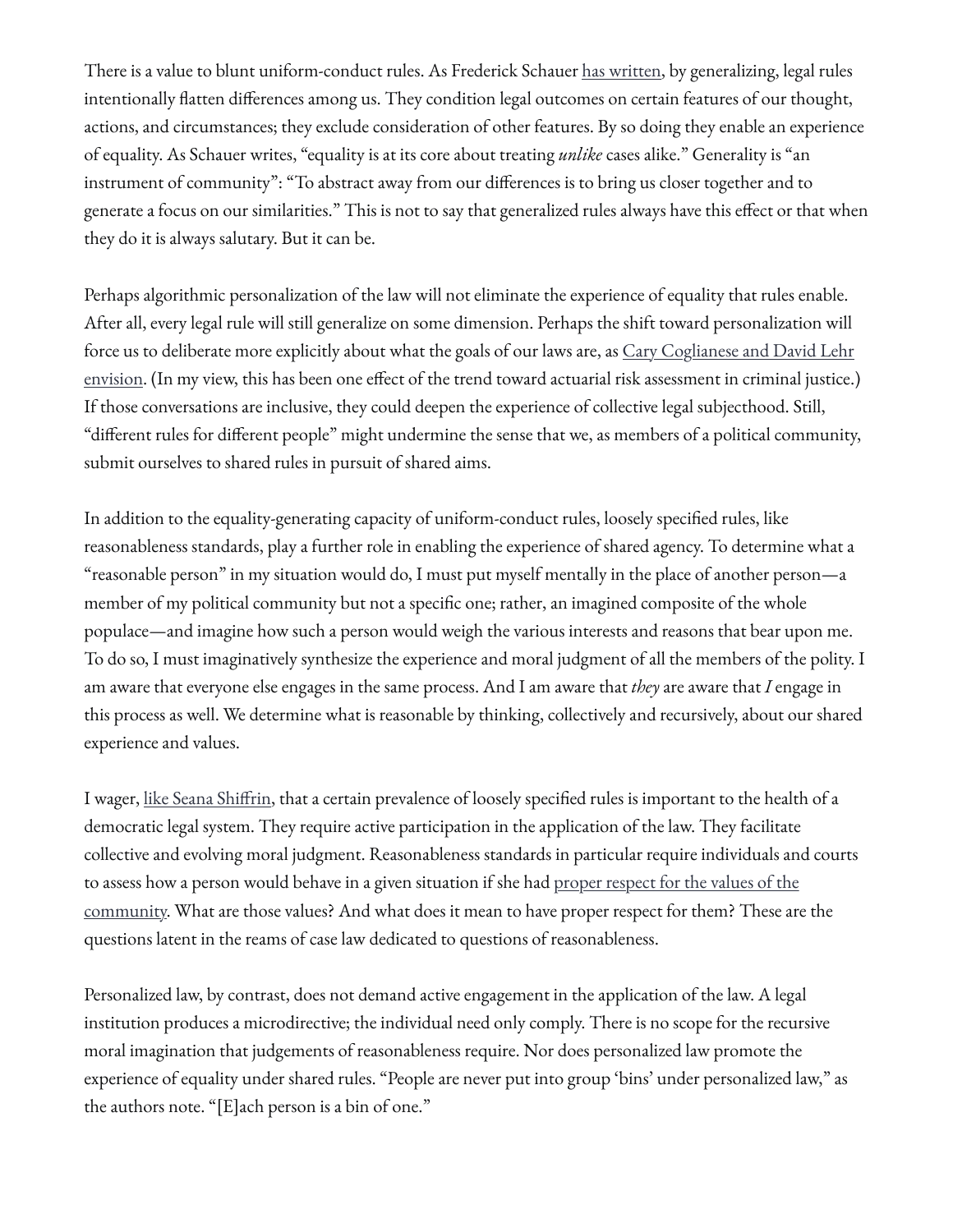# **Conclusion**

*Personalized Law* demonstrates across a range of legal contexts that algorithmic speci�cation of particularized legal requirements is both possible and potentially very useful. But the dichotomous uniform-versuspersonalized framing is misleading. All rules, by definition, have elements of both generality and particularity. The deep questions that big-data technologies raise for the law are old questions—about what the goals of a rule ought to be, on what dimension it should generalize, and how fully its particularized requirements should be specified ex ante. Today's technology offers a powerful tool for specification when we decide to pursue it. But the technology cannot tell us when we should.

\* \* \*

*Sandra G. Mayson is a Professor of Law at the University of Pennsylvania Carey School of Law. She thanks Omri Ben-Shahar and Ariel Porat for including her in a fantastic conference and symposium issue; Maron Deering, Kim Ferzan, Mitch Berman, and Fred Schauer for very helpful input; and the sta� of the* University of Chicago Law Review *for their excellent editorial assistance.*

\* \* \*

**[Click here to return to the](https://lawreviewblog.uchicago.edu/2022/03/09/bp-series/)** *[Personalized Law](https://lawreviewblog.uchicago.edu/2022/03/09/bp-series/)* **[series main page.](https://lawreviewblog.uchicago.edu/2022/03/09/bp-series/)**

### **Author**



[Sandra G. Mayson](https://lawreviewblog.uchicago.edu/author/sandra-g-mayson/)

[March 9, 2022](https://lawreviewblog.uchicago.edu/2022/03/09/bp-mayson/) / [Personalized Law series](https://lawreviewblog.uchicago.edu/tag/personalized-law-series/)

# **Leave a Reply**

Enter your comment here...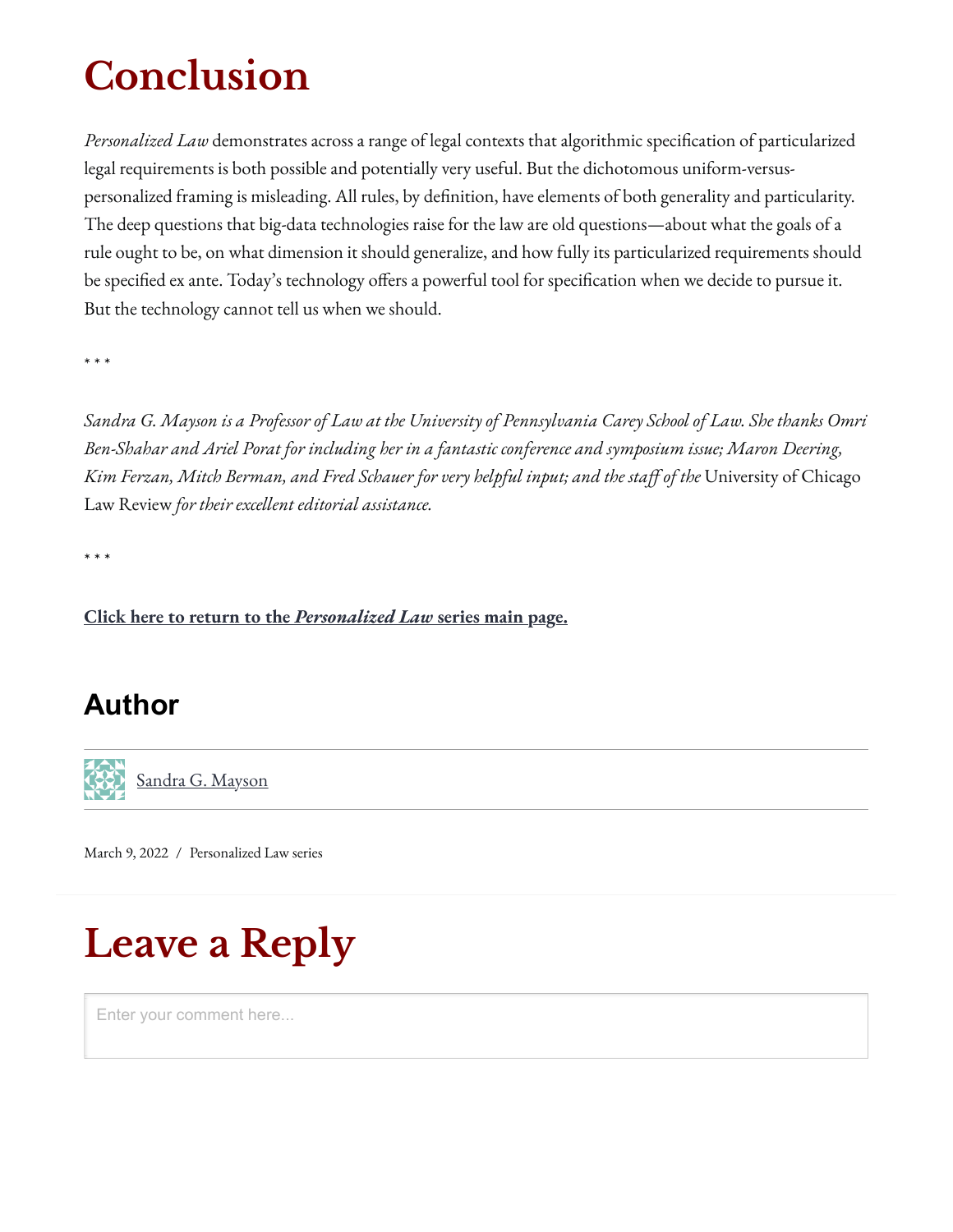### [PREVIOUS](https://lawreviewblog.uchicago.edu/2022/03/09/bp-grigoleit/) **[Personalized Law: Distinctions and Procedural](https://lawreviewblog.uchicago.edu/2022/03/09/bp-grigoleit/) [Observations](https://lawreviewblog.uchicago.edu/2022/03/09/bp-grigoleit/)**

#### **[NEXT](https://lawreviewblog.uchicago.edu/2022/03/09/bp-series/)**

## $\bf{People}$ **[Personalized Law: Di](https://lawreviewblog.uchicago.edu/2022/03/09/bp-series/)fferent Rules for Different**

[Applying the State-Created-Danger Doctrine to Cases Involving Suicide in Noncustodial Settings beyond](https://lawreviewblog.uchicago.edu/2022/05/23/lee-state-created-danger/) [Schools](https://lawreviewblog.uchicago.edu/2022/05/23/lee-state-created-danger/)

[Agency Problems and the Misappropriation Theory of Insider Trading in](https://lawreviewblog.uchicago.edu/2022/05/13/fane-insider-trading/) *[SEC v. Panuwat](https://lawreviewblog.uchicago.edu/2022/05/13/fane-insider-trading/)*

[Uncompassionate Incarceration:](https://lawreviewblog.uchicago.edu/2022/05/12/lessnick-compassionate-release/) *[United States v. Thacker](https://lawreviewblog.uchicago.edu/2022/05/12/lessnick-compassionate-release/)* [and Its Impact on Nonretroactivity-Based](https://lawreviewblog.uchicago.edu/2022/05/12/lessnick-compassionate-release/) [Compassionate Release](https://lawreviewblog.uchicago.edu/2022/05/12/lessnick-compassionate-release/)

### **Archives**

[August 2021](https://lawreviewblog.uchicago.edu/2021/08/)

| May 2022      |  |  |
|---------------|--|--|
| April 2022    |  |  |
| March 2022    |  |  |
| February 2022 |  |  |
| December 2021 |  |  |
| November 2021 |  |  |
| October 2021  |  |  |
|               |  |  |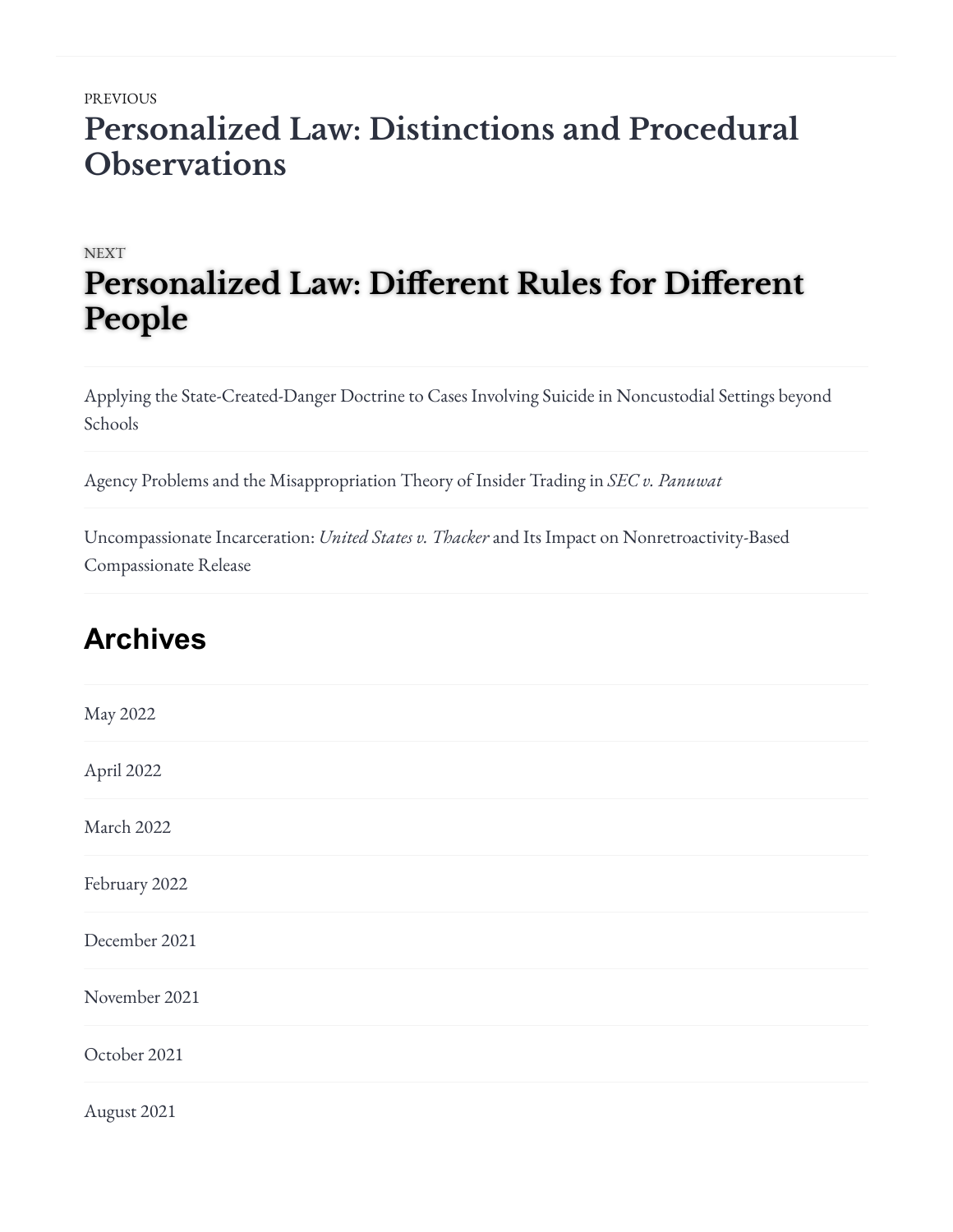| June 2021        |  |
|------------------|--|
| May 2021         |  |
| April 2021       |  |
| March 2021       |  |
| February 2021    |  |
| January 2021     |  |
| December 2020    |  |
| November 2020    |  |
| October 2020     |  |
| September 2020   |  |
| August 2020      |  |
| <b>July 2020</b> |  |
| June 2020        |  |
| May 2020         |  |
| April 2020       |  |
| March 2020       |  |
| February 2020    |  |
| January 2020     |  |
| December 2019    |  |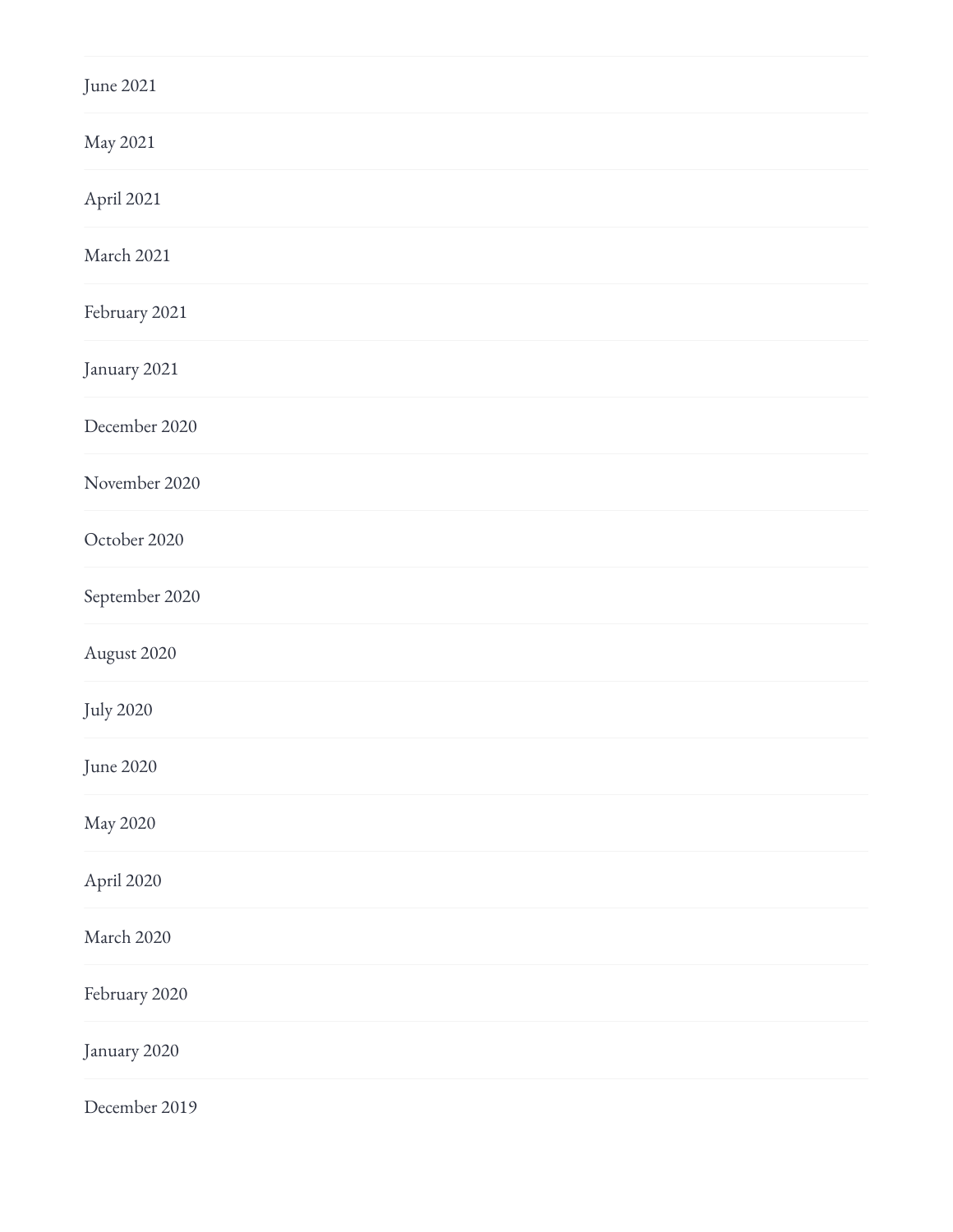| November 2019    |  |  |
|------------------|--|--|
| October 2019     |  |  |
| September 2019   |  |  |
| August 2019      |  |  |
| <b>July 2019</b> |  |  |
| June 2019        |  |  |
| May 2019         |  |  |
| March 2019       |  |  |
| February 2019    |  |  |
| January 2019     |  |  |
| December 2018    |  |  |
| November 2018    |  |  |
| October 2018     |  |  |
| August 2018      |  |  |
| June 2018        |  |  |
| May 2018         |  |  |
| April 2018       |  |  |
| February 2018    |  |  |
| January 2018     |  |  |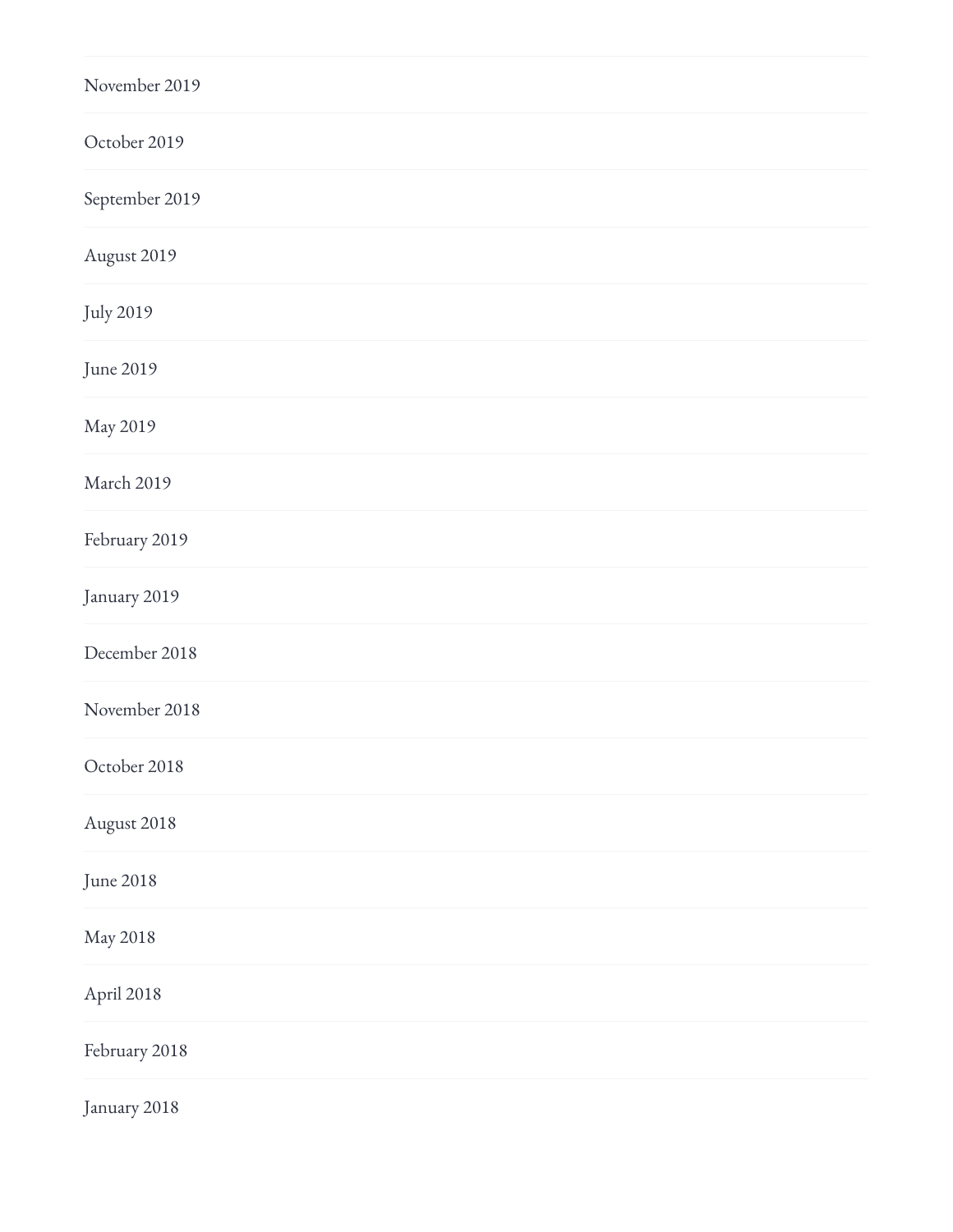[December 2017](https://lawreviewblog.uchicago.edu/2017/12/)

[November 2017](https://lawreviewblog.uchicago.edu/2017/11/)

[October 2017](https://lawreviewblog.uchicago.edu/2017/10/)

### **Tags**